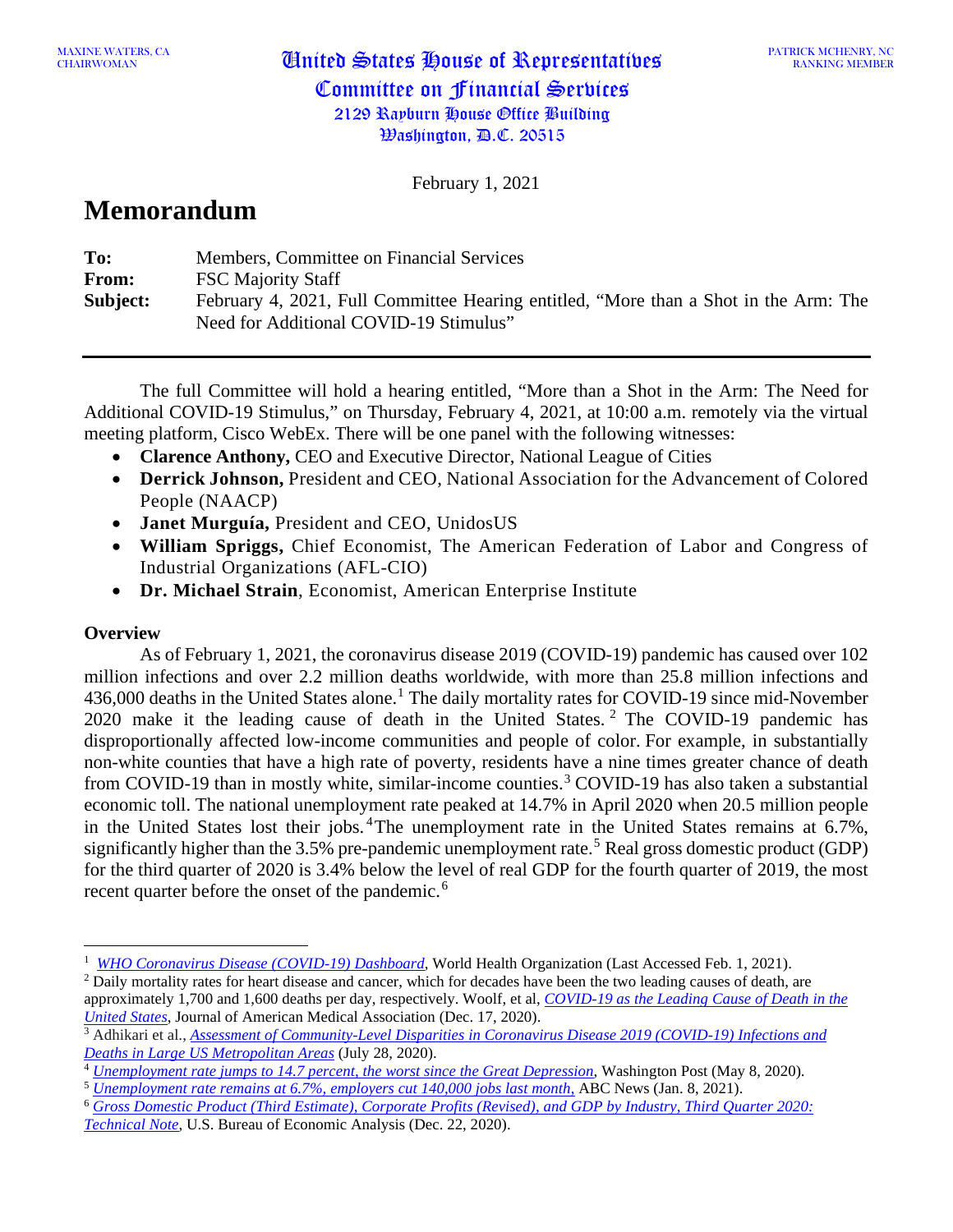# **The Response and Relief Act**

The Coronavirus Response and Relief Supplemental Appropriations Act, 2021 (Response and Relief Act), which passed Congress as part of the 2021 Consolidated Appropriations Act, became law on December 2[7](#page-1-0), 2020.<sup>7</sup> The Response and Relief Act supplemented the stimulus and relief provisions in previous COVID-19-related legislation. Among other economic relief, the Response and Relief Act provided \$25 billion in emergency rental assistance, extended the Centers for Disease Control and Prevention (CDC) eviction moratorium through January 31, 2021, and provided \$600 in direct economic stimulus payments to eligible individuals. Additionally, the legislation amended the Paycheck Protection Program (PPP) by making business expenses paid with the loans tax deductible, increasing the number of forgivable uses of PPP loans, simplifying the process for receiving loan forgiveness for loans of \$150,000 or less, and requiring demographic reporting for loan recipients to better track diversity data. The Response and Relief Act also established a \$9 billion capital facility for minority depository institutions and community development financial institutions (CDFIs), in addition to \$3 billion for the CDFI fund; augmented healthcare, nutrition, and transportation programs; and expanded broadband internet access.

#### **CARES Act Stimulus Programs**

The CARES Act appropriated \$500 billion to Treasury's Economic Stabilization Fund, of which up to \$25 billion was available to passenger airlines, up to \$4 billion to cargo airlines, and up to \$17 billion to businesses critical to maintaining national security. As of November 9, Treasury had approved over \$2[8](#page-1-1).2 billion to 610 applicants in the aviation industry.<sup>8</sup> Despite support provided in the CARES Act, the aviation industry continues to struggle with over 123,000 airline workers losing their jobs since February 2020.<sup>[9](#page-1-2)</sup> The remainder appropriated to the Fund — approximately \$454 billion — was made available to support Federal Reserve lending facilities such as the Main Street Lending Program (MSLP) and Municipal Liquidity Facility (MLF). On November 19, former Treasury Secretary Mnuchin wrote to the Fed requesting the return of any unused portion of funds committed to the Fed's facilities, and on November 20, the Fed Chair agreed.<sup>[10](#page-1-3)</sup> Data from the Fed indicates that approximately \$138 billion in unused funding from emergency lending facilities was returned to Treasury at the end of December.<sup>[11](#page-1-4)</sup> The Response and Relief Act eliminated the CARES Act facilities and what remained of the \$454 billion appropriation, although the Fed and Treasury retained the authority to set up emergency lending facilities, so long as they are not identical to those created following the CARES Act.<sup>[12](#page-1-5) [13](#page-1-6)</sup>

The CARES Act also established the Paycheck Protection Program (PPP) at the Small Business Administration. The PPP provides forgivable loans to small businesses and certain non-profit organizations through financial institutions, including banks and credit unions. The program has been modified and expanded several times by Congress. The SBA re-opened the PPP loan portal on January 13, 2021 to applications for first and second draw loans.<sup>[14](#page-1-7)</sup>

# **President Biden's American Rescue Plan**

<sup>7</sup> Consolidated Appropriations Act, 2021, Pub. [L. No. 116-260.](https://www.congress.gov/bill/116th-congress/house-bill/133/text)

<span id="page-1-0"></span><sup>8</sup> U.S. Treasury, *[Payroll Support Program Payments](https://home.treasury.gov/policy-issues/cares/preserving-jobs-for-american-industry/payroll-support-program-payments)* (Aug. 12, 2020).

<span id="page-1-1"></span><sup>9</sup> *[Taxi drivers and airline workers forced to brink of starvation as travel is at a standstill](https://www.cnn.com/2021/01/22/business/airline-taxi-workers-pandemic/index.html)*, CNN (Jan. 22, 2021).

<span id="page-1-2"></span><sup>&</sup>lt;sup>10</sup> Federal Reserve Chair Powell [letter](https://www.federalreserve.gov/foia/files/mnuchin-letter-20201120.pdf) to Treasury Secretary Mnuchin (Nov. 20, 2020).

<span id="page-1-4"></span><span id="page-1-3"></span><sup>11</sup>*Compare [Federal Reserve Statistical Release H.4.1](https://www.federalreserve.gov/releases/h41/20210107/)*, Board of Governors of the Federal Reserve System (Jan. 7, 2021) *with Federal [Reserve Statistical Release H.4.1](https://www.federalreserve.gov/releases/h41/20201228/)*, Board of Governors of the Federal Reserve System (Dec. 28, 2021).

<span id="page-1-5"></span><sup>12</sup> House Financial Services Committee, *[Waters releases extended statement for the record on the Consolidated](https://financialservices.house.gov/news/documentsingle.aspx?DocumentID=407075)  [Appropriations Act,](https://financialservices.house.gov/news/documentsingle.aspx?DocumentID=407075)* (December 22, 2020)

<sup>14</sup> *[SBA Re-Opening Paycheck Protection Program to Small Lenders on Friday, January 15 and All Lenders on Tuesday,](https://www.sba.gov/article/2021/jan/13/sba-re-opening-paycheck-protection-program-small-lenders-friday-january-15-all-lenders-tuesday)  [January](https://www.sba.gov/article/2021/jan/13/sba-re-opening-paycheck-protection-program-small-lenders-friday-january-15-all-lenders-tuesday) 19*, Small Business Administration (Jan. 13, 2021).

<span id="page-1-7"></span><span id="page-1-6"></span><sup>14</sup> *[SBA Re-Opening Paycheck Protection Program to Small Lenders on Friday, January 15 and All Lenders on Tuesday,](https://www.sba.gov/article/2021/jan/13/sba-re-opening-paycheck-protection-program-small-lenders-friday-january-15-all-lenders-tuesday)  [January](https://www.sba.gov/article/2021/jan/13/sba-re-opening-paycheck-protection-program-small-lenders-friday-january-15-all-lenders-tuesday) 19*, Small Business Administration (Jan. 13, 2021).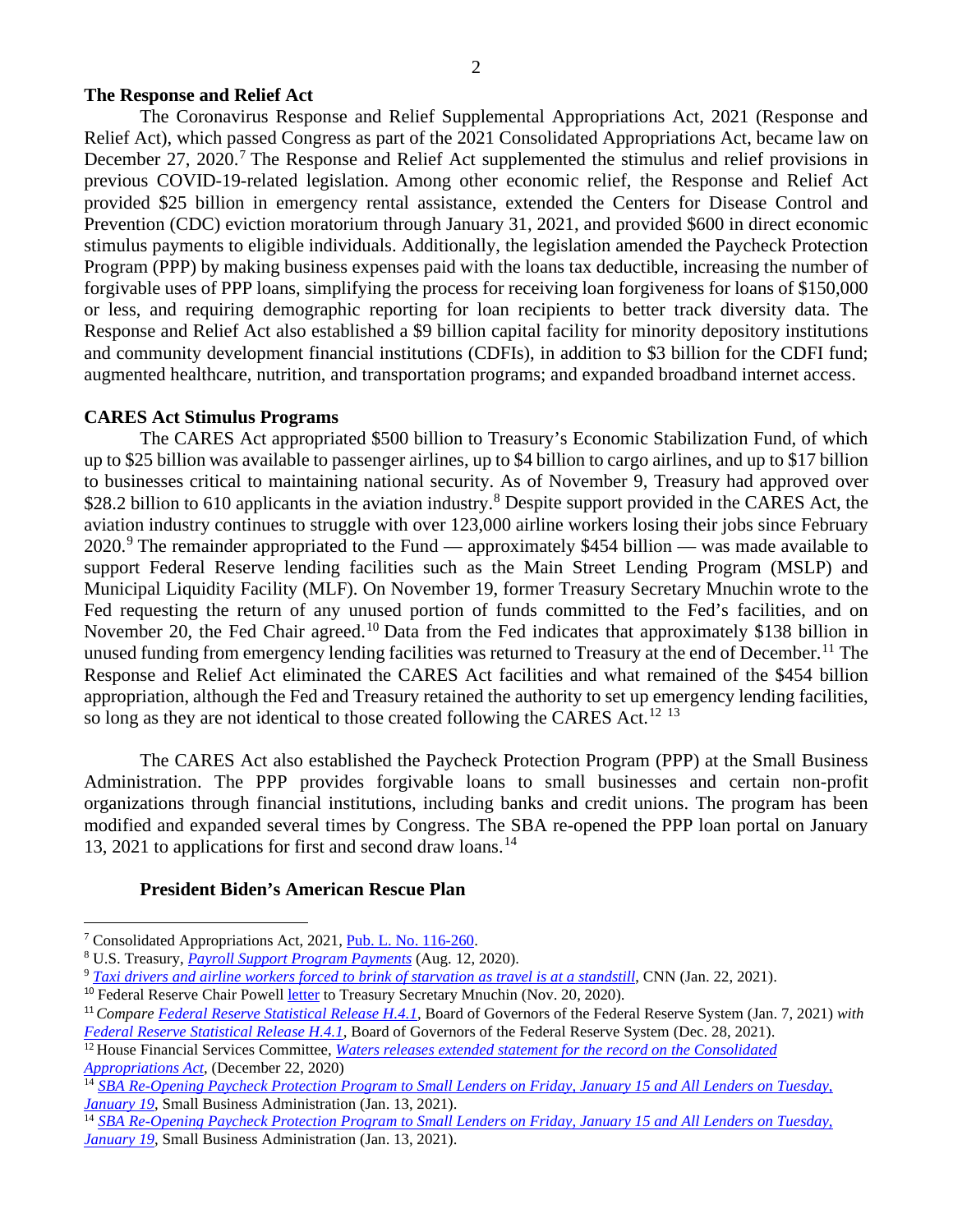On January 14, 2021, then-President-elect Joseph R. Biden announced the American Rescue Plan (the Plan), a \$1.9 trillion legislative proposal to address the health and economic impacts of the COVID-19 pandemic. [15](#page-2-0) The Plan would provide relief to individuals, communities, and businesses, stimulate the economy, invest in health measures such as vaccination infrastructure, and provide \$9 billion to invest in cybersecurity infrastructure.<sup>[16](#page-2-1)</sup> According to one estimate, in contrast to no additional fiscal support, the Plan would increase real GDP by roughly 4 percent at the end of 2021 and 2 percent at the end of 2022.<sup>[17](#page-2-2)</sup>

Economic Stimulus.<sup>[18](#page-2-3)</sup> The Plan would provide \$1,400 in direct payments, supplementing the \$600 direct stimulus payments included in the Response and Relief Act, to bring the second round of total direct stimulus to \$2,000. The Plan would provide \$15 billion in "flexible, equitably distributed" grants to more than one million of the "hardest hit" small businesses. The Plan would also allocate \$35 billion to state, local, tribal, and non-profit small business financing programs, which they could leverage to generate as much as \$175 billion in low-interest loans and venture capital to help entrepreneurs.

Housing Relief.<sup>[19](#page-2-4)</sup> The Plan would provide \$25 billion in rental assistance and \$5 billion to help cover home energy and water costs and arrears. The Plan would also extend the moratoriums on evictions and foreclosures, as well as the forbearance period for properties with federally guaranteed mortgages until September 30, 2021. Additionally, the Plan would include \$5 billion in emergency assistance to secure housing for people experiencing homelessness.

Employment Benefits.<sup>[20](#page-2-5)</sup> The Plan would extend \$400 per week unemployment benefits through September 2021 to most workers, including those who have exhausted regular unemployment benefits and workers who do not typically qualify for benefits. The Plan urges Congress to raise the federal minimum wage to \$15 an hour. The Plan would provide emergency paid leave to 106 million Americans through September 2021, providing a maximum paid leave benefit of \$1,400 per week for eligible workers and full wage replacement to workers earning up to \$73,000 annually.

Community Relief.<sup>[21](#page-2-6)</sup> The Plan would provide \$350 billion in emergency funding for state, local, and territorial governments to continue to pay frontline public workers. The Plan would also provide \$20 billion in relief for struggling public transit agencies and \$20 billion to support Tribal governments' response to the pandemic. The Plan would also provide \$130 billion for health and social distancing measures at schools to facilitate safe reopening, \$35 billion for public higher education institutions, and up to an additional \$1,700 directly to college students.

Health Measures.<sup>[22](#page-2-7)</sup> The Plan would allocate \$50 billion to expand COVID-19 testing capacity, \$30 billion into the Disaster Relief Fund for supplies and protective gear, and \$20 billion in a national vaccination program. The Plan would expand the Federal Medicaid Assistance Percentage to 100% for the administration of vaccines and provide 100% federal reimbursement for critical emergency response resources to states, local governments, and Tribes, including deployment of the National Guard. The Plan would further invest \$10 billion in expanding domestic manufacturing of pandemic supplies using the executive authorities under the Defense Production Act.

<span id="page-2-0"></span><sup>15</sup>*[Joe Biden Unveils a \\$1.9 Trillion Plan to Stem the Virus and Steady the Economy](https://time.com/5929988/joe-biden-american-rescue-plan-coronavirus/)*, Time Magazine (Jan 14, 2021).

<span id="page-2-1"></span><sup>16</sup> *[President-elect Biden Announces American Rescue Plan](https://webcache.googleusercontent.com/search?q=cache:AVRxvSP6XowJ:https://buildbackbetter.gov/wp-content/uploads/2021/01/COVID_Relief-Package-Fact-Sheet.pdf+&cd=1&hl=en&ct=clnk&gl=us)*, Build Back Better (Jan. 2021).

<span id="page-2-2"></span><sup>17</sup> *[The macroeconomic implications of Biden's \\$1.9 trillion fiscal package](https://www.brookings.edu/blog/up-front/2021/01/28/the-macroeconomic-implications-of-bidens-1-9-trillion-fiscal-package/)*, Brookings Institution (Jan. 28, 2021).

<span id="page-2-3"></span><sup>18</sup> *Id.* at 9 and 17.

<span id="page-2-4"></span><sup>19</sup> *Id.* at 10-11.

<span id="page-2-5"></span><sup>20</sup> *Id.* at 8-9 and 12.

<span id="page-2-6"></span><sup>21</sup> *Id.* at 6-7 and 17-18.

<span id="page-2-7"></span><sup>22</sup> *Id.* at 3-5.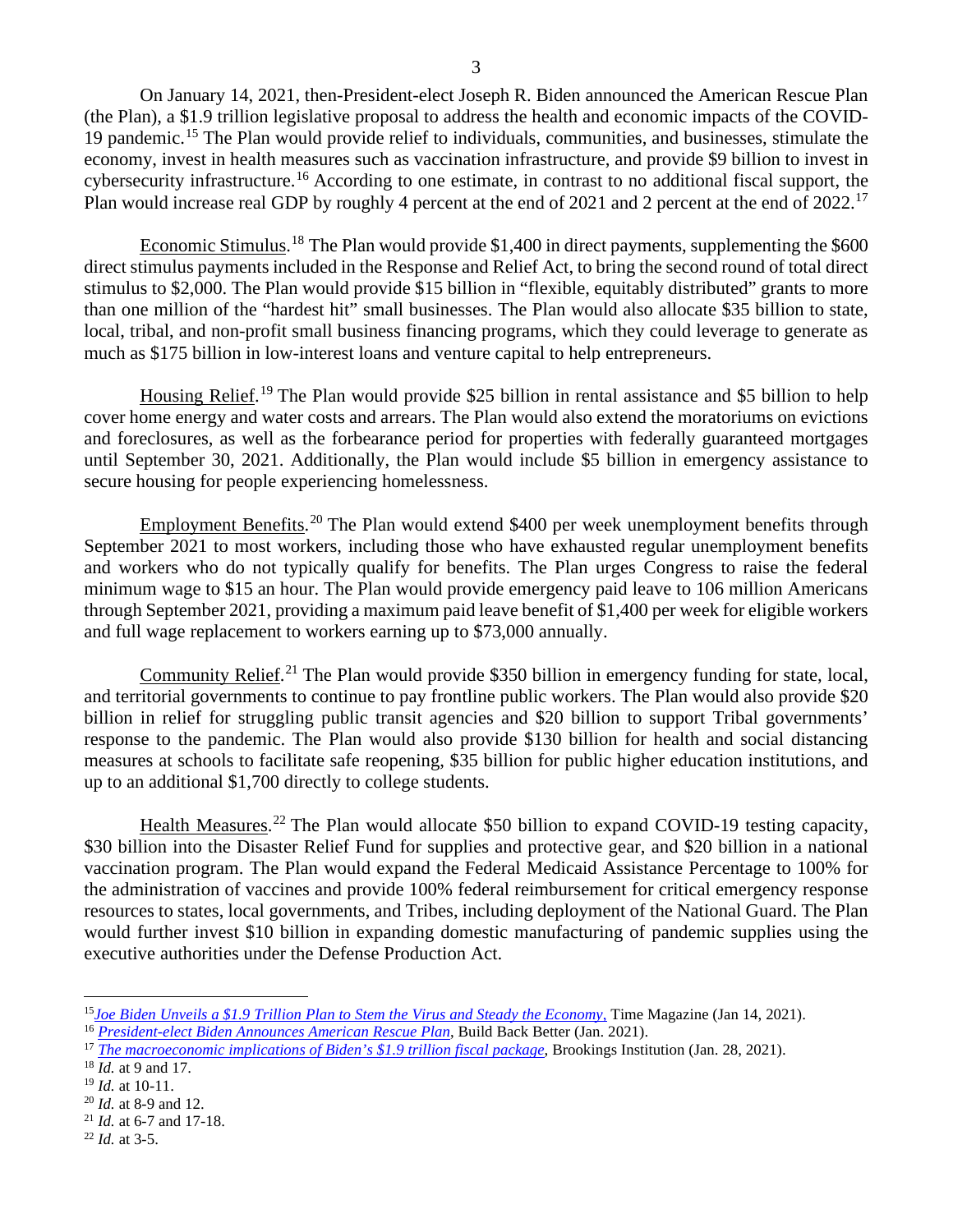## **A Growing Wave of Evictions and Increasing Housing Insecurity**

The economic impact of the COVID-19 pandemic has taken a heavy toll on renters. More than 50% of renters lost income in the early part of the pandemic, and renters – particularly Black and Latinx renters – have been more likely to lose employment than homeowners.<sup>[23](#page-3-0)</sup> According to the U.S. Census Bureau's Household Pulse Survey, 19% of renter households reported that they were not caught up on rent in December of 2020, with Black and Latinx renters more likely to be behind than White renters.<sup>[24](#page-3-1)</sup> Moody's Analytics has estimated that U.S. renters owe more than \$57 billion collectively in unpaid rent, utilities, and additional fees.<sup>[25](#page-3-2)</sup> Meanwhile, according to the latest Census Bureau Pulse Survey data, over 8 million homeowners were not caught up on mortgage payments with homeowners of color more than twice as likely to be behind compared to their white counterparts, which threatens to compound inequitable housing and homelessness trends.<sup>[26](#page-3-3)</sup> During the second quarter of 2020, there were an estimated \$16.3 billion in mortgage arrears.<sup>[27](#page-3-4)</sup> Between March and October of 2020, it is estimated that each homeowner in forbearance had missed \$3,200 in cumulative mortgage payments.<sup>[28](#page-3-5)</sup>

Prior to imposition of the CDC eviction moratorium order, researchers predicted that between 29 and 40 million renters could be evicted by the end of 2020 due to financial instability.<sup>[29](#page-3-6)</sup> While the CDC order has helped some families remain in their homes, it has several significant shortcomings; for example, renters must be aware of its protections and submit a form to their landlord to be protected by the order. <sup>30</sup>The CDC eviction moratorium order would have expired on December 31, 2020 but for the Relief and Response Act, which extended the order through January [31](#page-3-8),  $2021<sup>31</sup>$  On January 20, 2021, President Biden requested the CDC extend their eviction moratorium through at least March 31.<sup>[32](#page-3-9)</sup>

### **State and Local Governments Expect Continuing Budgetary Shortfalls**

States have faced significant declines in tax revenue as a result of reduced economic activity during the COVID-19 pandemic. Moody's Analytics estimates that state and local governments will have shortfalls of between \$268 and \$468 billion between fiscal year 2020 and 2022.[33](#page-3-10) The U.S. Conference of Mayors has requested \$250 billion in aid for fiscal year 2020.<sup>[34](#page-3-11)</sup> The National League of Cities has requested the same, and an additional \$250 billion for fiscal year 2021. Without additional federal support, the Economic Policy Institute estimates that 5.3 million public sector jobs could be lost by the end of 2021.[35](#page-3-12)

<span id="page-3-0"></span><sup>23</sup> Alexander Hermann, *[Using the Census Bureau's Household Pulse Survey to Assess the Economic Impacts of COVID-19](https://www.jchs.harvard.edu/blog/using-the-census-bureaus-household-pulse-survey-to-assess-the-economic-impacts-of-covid-19-on-americas-households)  on [America's Households](https://www.jchs.harvard.edu/blog/using-the-census-bureaus-household-pulse-survey-to-assess-the-economic-impacts-of-covid-19-on-americas-households)*, Joint Center for Housing Studies (July 2, 2020).

<span id="page-3-1"></span><sup>&</sup>lt;sup>24</sup> [Measuring Household Experiences during the Coronavirus Pandemic,](https://www.census.gov/data/experimental-data-products/household-pulse-survey.html) United States Census Bureau (Jan. 12, 2021).<br><sup>25</sup> Nearly 20% of renters in America are behind on their payments, CNBC (Jan. 25, 2021).

<span id="page-3-3"></span><span id="page-3-2"></span><sup>&</sup>lt;sup>26</sup> *[Week 22 Household Pulse Survey](https://www.census.gov/data/tables/2021/demo/hhp/hhp22.html#tables)*[,](https://www.cnbc.com/2021/01/25/nearly-20percent-of-renters-in-america-are-behind-on-their-payments.html?__source=sharebar%7Ctwitter&par=sharebar) U.S. Census Bureau (Jan. 27, 2021).

<span id="page-3-4"></span><sup>27</sup> Gary V. Engelhardt and Michael D. Eriksen, *[Housing-Related Financial Distress During the Pandemic](https://papers.ssrn.com/sol3/papers.cfm?abstract_id=3694767)*, Research Institute for Housing America (Sep. 17, 2020).

<span id="page-3-5"></span><sup>&</sup>lt;sup>28</sup> Cherry et al., *[Government and Private Household Debt Relief During COVID-19](https://www.nber.org/system/files/working_papers/w28357/w28357.pdf)*, National Bureau of Economic Research (Jan. 2021).

<span id="page-3-6"></span><sup>29</sup> Benfer et al., *[The COVID-19 Eviction Crisis: an Estimated 30-40 Million People in America Are at Risk](https://www.aspeninstitute.org/blog-posts/the-covid-19-eviction-crisis-an-estimated-30-40-million-people-in-america-are-at-risk/)*, The Aspen Institute (Aug. 7, 2020). 31 P.L. 116- <sup>260</sup>

<span id="page-3-7"></span>

<span id="page-3-8"></span><sup>31</sup> P.L. 116- 260

<span id="page-3-9"></span><sup>32</sup> *[Biden Signs Executive Order to Extend Eviction Moratorium. Is More Rent Relief Next?](https://www.forbes.com/advisor/personal-finance/biden-plan-eviction-moratorium-rent-relief/)*, Forbes (Jan. 20, 2021).

<span id="page-3-10"></span>*<sup>33</sup>* Dan White, *[U.S. State and Local Government Shortfall Update,](https://int.nyt.com/data/documenttools/moody-s-09-21/9ae2386e54785870/full.pdf)* Moody's Analytics (Sept. 21, 2021).

<span id="page-3-11"></span><sup>34</sup> Marc. H. Morial, *[Cities are the Economic Engine of the Nation; Congress Must Act Now to Deliver Relief](https://nul.org/news/cities-are-economic-engine-nation-congress-must-act-now-deliver-relief)*, National Urban League (Jan. 18, 2021).

<span id="page-3-12"></span><sup>35</sup> Josh Bivens; David Cooper, *[Without federal aid to state and local governments, 5.3 million workers will lose their jobs by](https://www.epi.org/blog/without-federal-aid-to-state-and-local-governments-5-3-million-workers-will-likely-lose-their-jobs-by-the-end-of-2021-see-estimated-job-losses-by-state/)  [the end of 2021](https://www.epi.org/blog/without-federal-aid-to-state-and-local-governments-5-3-million-workers-will-likely-lose-their-jobs-by-the-end-of-2021-see-estimated-job-losses-by-state/)*, Economic Policy Institute (June 10, 2020).